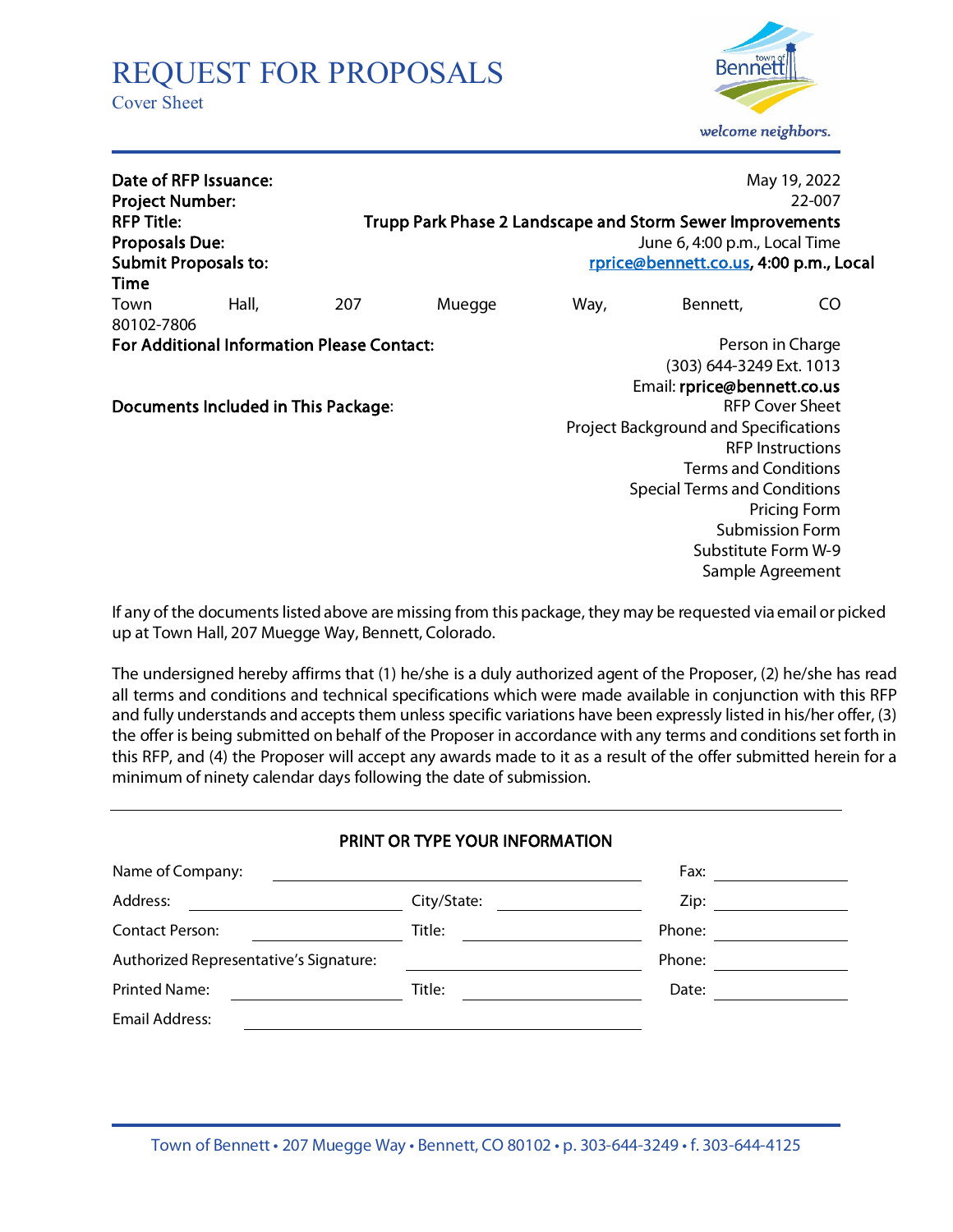# PROJECT BACKGROUND AND SPECIFICATIONS

# I BACKGROUND

 $\overline{a}$ 

The Town of Bennett ("Town") desires to solicit proposals from interested firms or persons to Trupp Park Phase 2 Landscape and Storm Sewer Improvements("Project"). This document sets forth general information and requirements for persons and firms ("Proposers") interested in submitting "Proposals" in response to this Request for Proposals ("RFP").

## II PROJECT DESCRIPTION

Trupp Park is located at 105 Palmer Ave in Bennett Colorado. The park is located on Palmer Avenue and 1<sup>st</sup> Street. The park is currently identified as the Town's "Community Park" making it one of the Town's most highly utilized amenities. In 2020 the park had a first phase of soccer field, and storm sewer improvements on the east side of the park. The focus was to improve the drainage of the east fields. This second phase will include the storm sewer design plans as well as landscape and irrigation for the west portion of the park near the playground area and stage. The primary focus is to improve the drainage of the west area and also give additional amenities to the users of the park.

## III SCOPE OF WORK

The scope of work is identified by the plans attached. The first set is dated 5/4/22 by Jimenez Design Group and is labeled Trupp Park PH2. This set of plans includes Cover Sheet, Boulders & Grading Plan, Landscape Plan, Landscape Notes & Details Irrigation Notes.

The second set of plans is dated 5/18/22 by Terramax, Inc. and is labeled Town of Bennett 2022 Trupp Park Storm Sewer. This set of plans includes: Sheet 1: Site Plan, Sheet 2: Line A Plan and Profile, Sheet 3: Line B Plan and Profile, Sheet 4: Line C Plan and Profile, Sheet 5: Detail Sheet (1), Sheet 6: Detail Sheet (2), Sheet 7: Manhole Details.

Contractor can choose to bid one set of plans without bidding the entire set. The Town does not require one contractor for all scopes of work.

## IV PROJECT SCHEDULE

Anticipated milestones for the Project are as follows:

Anticipated Start Date: 6/20/22 Grading and Storm Sewer Completion: 7/8/22 Irrigation and Landscape Completion: 7/29/22 Full Project Substantial Completion Date: 8/5/22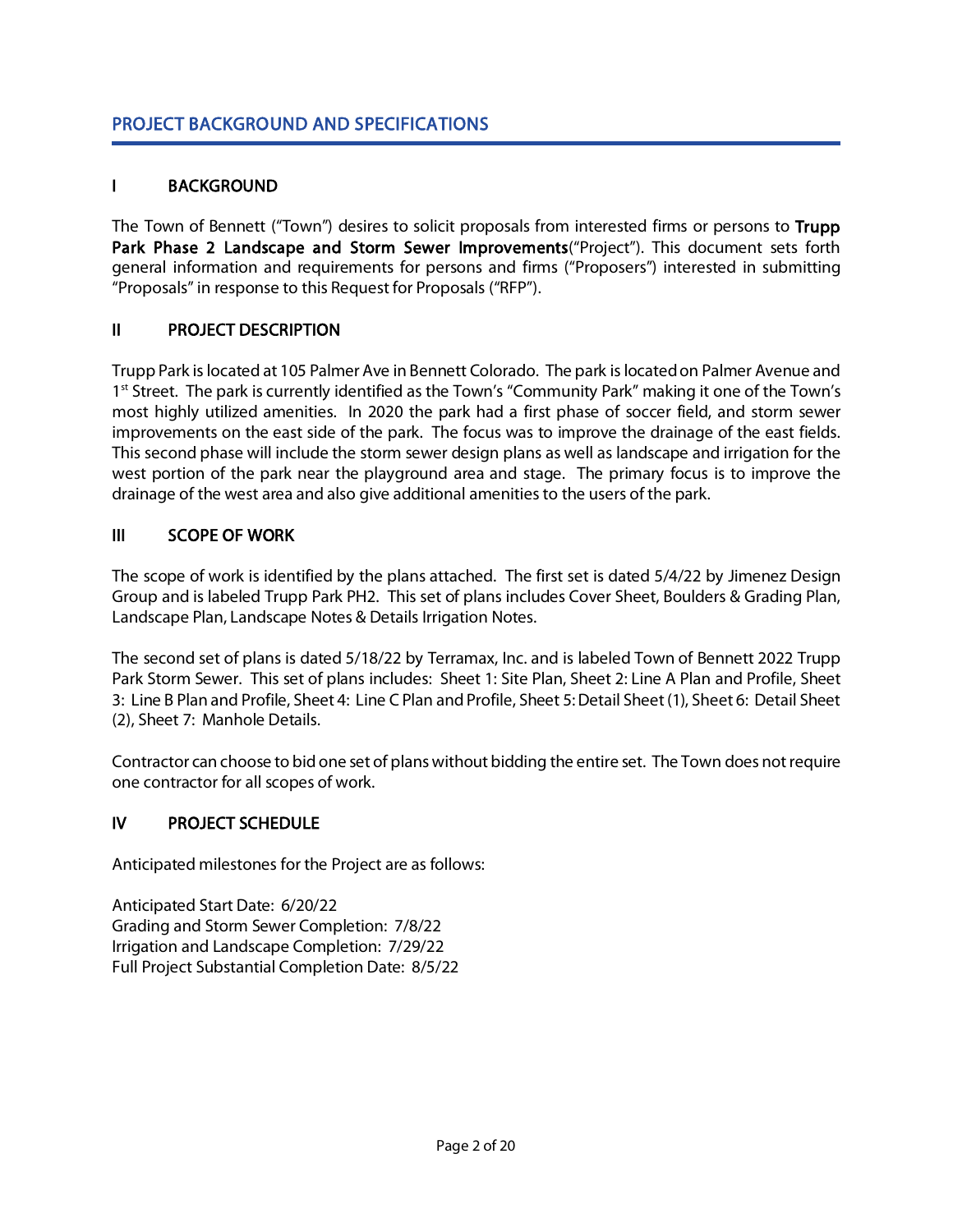### RFP INSTRUCTIONS

## I QUESTIONS ABOUT RFP

All technical inquiries regarding this RFP shall be made in writing to Robin Price [\(rprice@bennett.co.us\)](mailto:rprice@bennett.co.us) no later than five (5) days before Proposals are due.

#### II AMENDMENTS TO RFP

The Town reserves the right to amend this RFP by an addendum at any time prior to the date set for receipt of Proposals. Addenda or amendments will be posted on the Town's website as soon as available and shall be the responsibility of the Proposer to obtain all addenda. If revisions are of such a magnitude to warrant, in the Town's opinion, the postponement of the date for receipt of Proposals, an addendum will be issued announcing the new date.

## III CONTENTS OF PROPOSAL

The Proposal shall contain, at a minimum, the following information:

- 1. Statements of Qualifications including:
	- i. General firm information including length of time in business
	- ii. Resumes of key project personnel and percent of team that is local
	- iii. Location of key project personnel and availability
- 2. Proposed Project team including Project Manager and proposed subcontractors (if any). Include information on subcontractors, including subcontractor personnel who will be working on the project and their specific roles.
- 3. Approach to completing the Project, including addressing the elements of the Scope of Services contained within this RFP, and any additional anticipated issues and proposed strategies for addressing the issues based on additional insight, capabilities or perspectives of the Proposer.
- 4. Project descriptions and references from at least three projects with similar size, type, and scope. These projects should demonstrate the experience of the project team and should have been completed during the past five years. The descriptions should include whether the project was completed on time and within budget per the original schedule and budget; any discrepancies should be explained.
- 5. Proposed schedule to complete the Project.
- 6. Detailed fee schedule tied to the Scope of Services, innclidng a "Not to Exceed" contract amount and hourly rates of key personnel.
- 7. Signed copy of the cover page of this RFP (page 1 of this RFP)
- 8. Completed Pricing Form (form attached)
- 9. Completed Submission Form (form attached)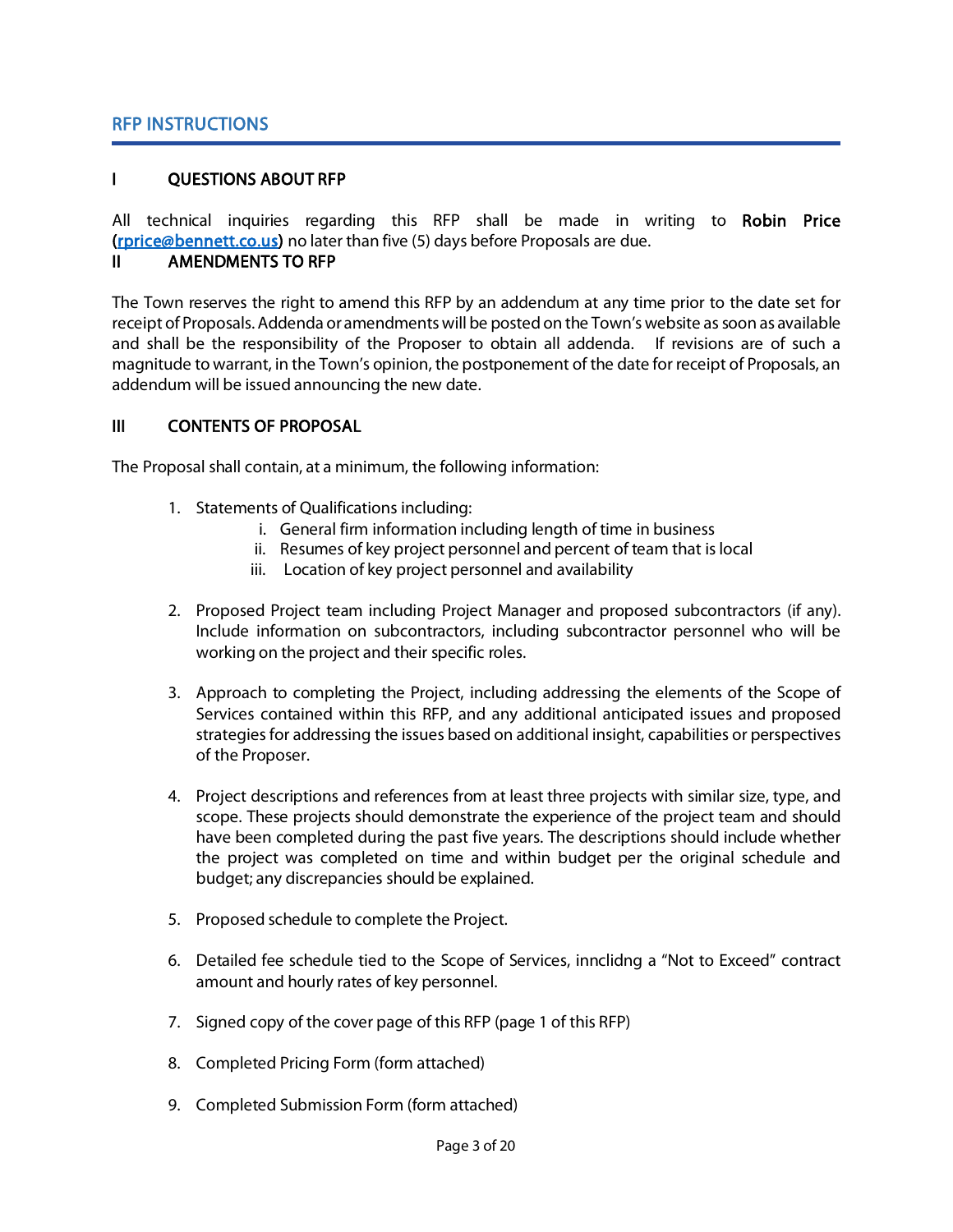- 10. Completed Sample W-9 (form attached)
- 11. List any requested deviations from the attached Sample Agreement

# IV INSTRUCTIONS FOR SUBMITTING PROPOSAL

One (1) copy of the Proposal shall be submitted via email, hand-delivery or mail to:

Town of Bennett Attn: Robin Price Town Hall 207 Muegge Way Bennett, CO 80102-7806 Email: rprice@bennett.co.us

Hand-delivered or mailed Proposals shall be submitted in a sealed envelope and clearly marked with the title of the RFP.

For emailed Proposals, include the RFP title in the subject line. Please note that email responses are limited to a maximum of 20 MB capacity. It is the sole responsibility of the Proposer to ensure their Proposal is received before the Proposal deadline. The Town does not accept responsibility under any circumstance for delayed or failed email or mail submittals.

Proposals received after the Proposal deadline shall be considered non-responsive.

## V MODIFICATIONS TO OR WITHDRAWAL OF PROPOSALS.

Proposals may only be modified in the form of a written notice on company letterhead and must be received prior to the Proposal deadline.

Proposals may be withdrawn prior to Proposal deadline. Such requests must be made in writing on company letterhead. Proposals may not be withdrawn after the Proposal deadline for a period of ninety (90) calendar days. If a Proposal is withdrawn during this ninety-day period, the Town may, at its option, choose not to accept any Proposal from the Proposer for a six-month period following the withdrawal.

## VI EVALUATION CRITERIA

Proposals shall be reviewed and evaluated by Town staff and/or consultants who may request additional information from Proposers or request interviews with one of more Proposers. Final evaluation and selection may be based on, but not limited to any of the following:

- 1. Qualifications of the Proposer
- 2. Reference checks
- 3. Total cost or proposed pricing
- 4. Ability of the Proposer to provide quality and timely services and products

## VII ANTICIPATED SCHEDULE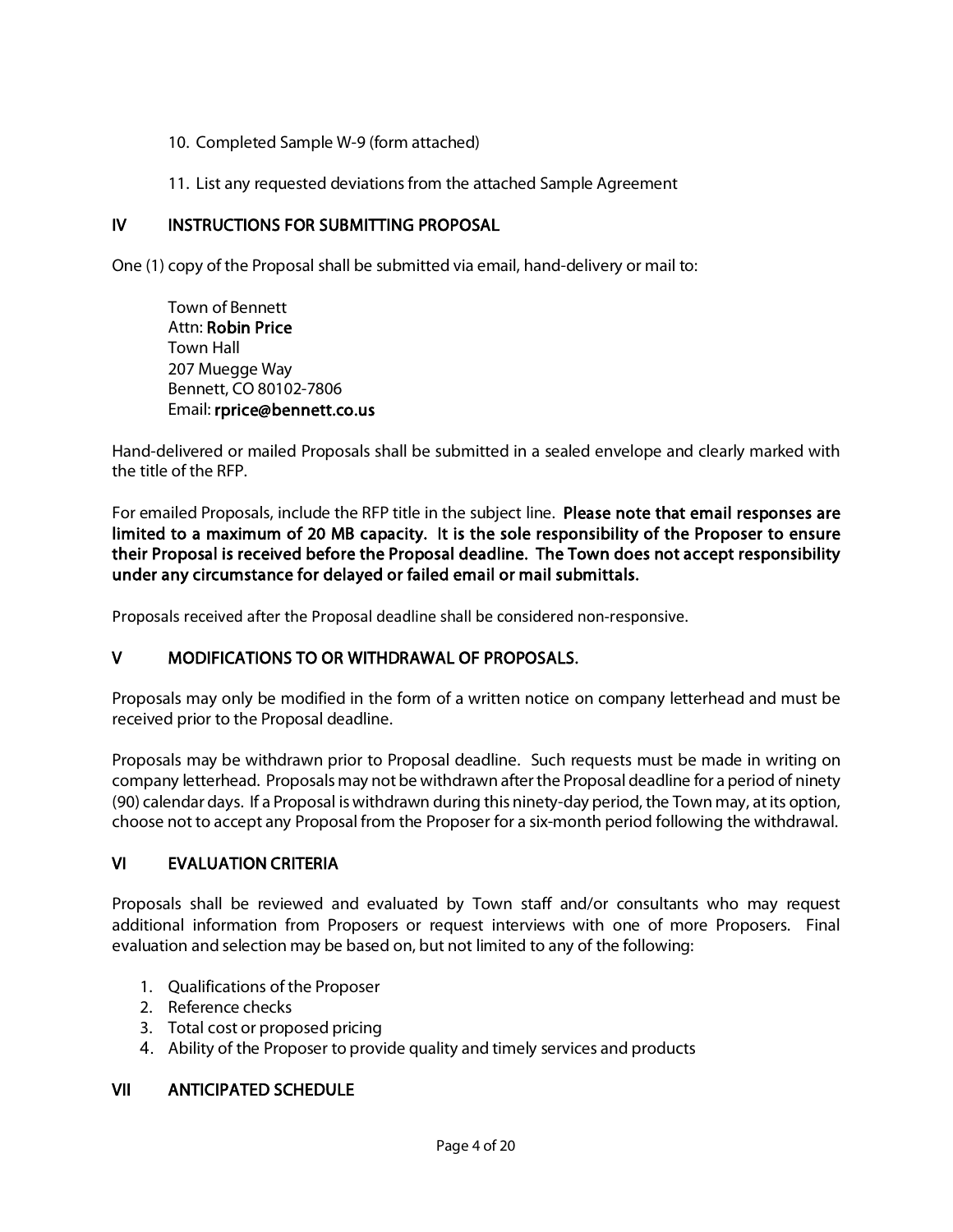The following activities and dates are just a tentative outline of the process to be used by the Town.

May 19, 2022 **Issue Request for Proposal** June 6, 2022 **Proposal Submittal Deadline** June 7, 2022 Opening- (Please Note: Not a Public Opening!\*) June 15, 2022 Award Notification June 16, 2022 **Award Contract** 

\*Please note, the Town does not release Bid Tabulations or Proposal Scoring information through the Town's process of competitive Proposal evaluation, clarifications, investigations and follow-up, and potential value engineering and negotiations with those deemed "Best Proposers", including the Board presentation process. Bid Tabulations and Proposal Scoring information is typically made available within one month of the date of receipt of Proposals.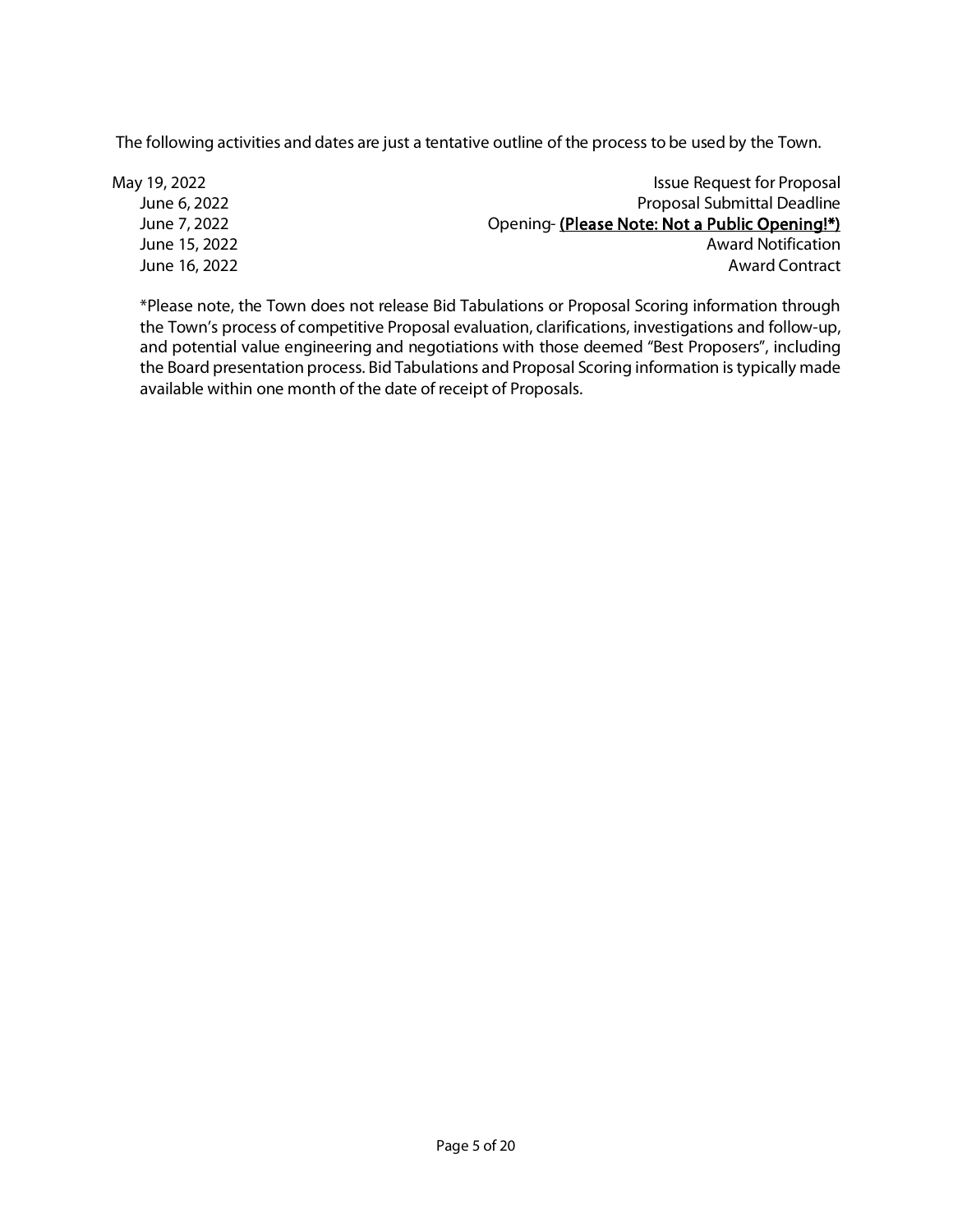j

- 1. Responses to RFP. All Proposals shall become the property of the Town upon receipt and will not be returned to the Proposer. Selection or rejection will not affect this right. Any confidential/proprietary information submitted in response to this request shall be readily identified, clearly marked and separated from the rest of the response. Co-mingling of confidential/proprietary and other information is not acceptable. Submittals will be handled in accordance with applicable federal and state public records laws and procurement regulations. Neither cost information nor the total Proposal will be considered confidential/proprietary.
- 2. Rejection Rights. The Town reserves the right to reject all Proposals and re-solicit if deemed by the Town to be in its best interests, and to abandon the Project and this RFP at any time for any or no reason. The Town is not obligated to accept the lowest cost proposed, is not obligated to accept any Proposal, and will make its determination based on the best interests of the Town.
- 3. Other Conditions; Reservation of Rights. This is a solicitation and not an offer to contract. The provisions in this RFP and any procurement or purchasing policies or procedures of the Town are solely for the fiscal responsibility of the Town and confer no rights, duties, or entitlements to any party submitting responses to this solicitation. The Town reserves the right to issue clarifications and other directives concerning this RFP, to make and issue modifications to the RFP schedule; to require clarification or further information with respect to any response or Proposal received; to waive any informalities or irregularities; and to determine the final scope and terms of any contract, and whether to enter any contract. The provisions herein confer no rights, duties or entitlements to any Proposer.
- 4. Proposer's Responsibilities. Proposer shall make all investigations necessary to thoroughly inform themselves regarding the Project and are expected to examine the drawings, specifications, schedule of delivery, and all instructions. Failure to do so is at the risk of the Proposer.
- 5. Costs of Response Preparation and Other Charges. Proposers are solely responsible for all costs of preparing their proposals and participation in this RFP, and the Town assumes no responsibility for payment of any expenses incurred by a Proposer as part of this process. For the selected firm, no reimbursement will be made by the Town for any costs incurred prior to full execution of a contract and issuance of written notice by the Town to commence Project services.
- 6. Agreement Required. A written agreement will be required between the Town and the selected Proposer, which agreement will be in the form and substance required by the Town. A sample agreement is included with this RFP, but the Town reserves the right to modify the terms and conditions thereof. The agreement shall include insurance requirements for both general liability and errors and omissions.
- 7. Taxes. Proposers shall not include federal, state, or local excise or sales taxes in prices offered, as the Town is exempt from payment of such taxes. Town tax identification numbers will be made available to the selected contractor.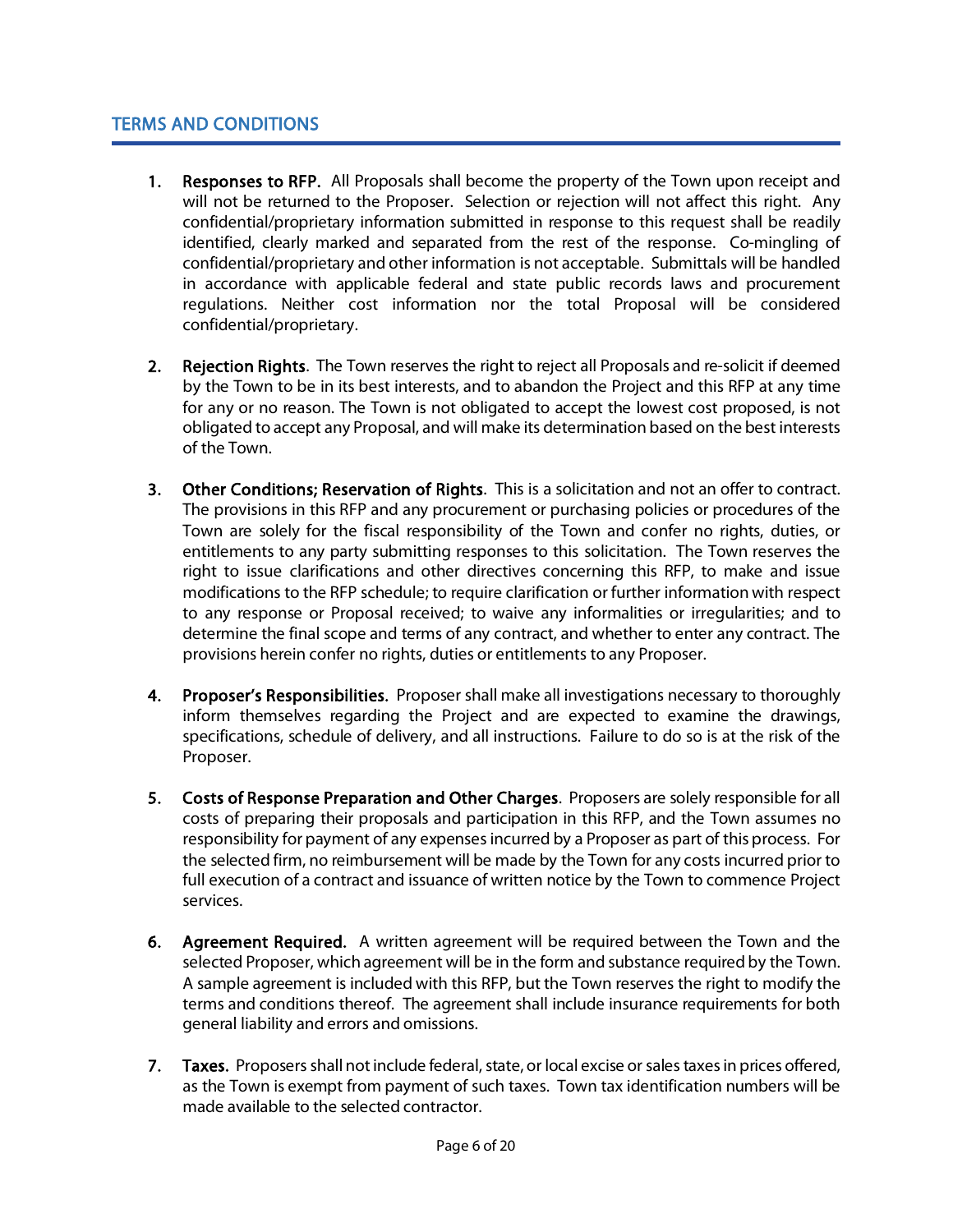- 8. Pricing. Proposers may offer a cash discount for prompt payment. Discounts will be considered in determining the lowest net cost for the evaluation of Proposals; discounts for periods of less than twenty days, however, will not be considered in making the award. Proposers are encouraged to provide their prompt payment terms in the space provided on the Pricing Form. If no prompt payment discount is being offered, the Proposershall enter a zero (0) for the percentage discount to indicate net thirty days.
- 9. No Collusion. The Proposer, by affixing its signature to this RFP, certifies that its Proposal is made without previous understanding, agreement, or connection either with any persons, firms or corporations making a Proposal for the same items, or with the Town. The Proposer also certifies that its Proposal is in all respects fair, without outside control, collusion, fraud, or otherwise illegal action. To ensure integrity of the Town's public procurement process, all Proposers are hereby placed on notice that any and all Proposers who falsify the certifications required in conjunction with this section will be prosecuted to the fullest extent of the law.
- 10. Elimination from Consideration. A Proposal may not be accepted from, nor any contract be awarded to, any person or firm which is in arrears to the Town upon any debt or contract or which is a defaulter as surety or otherwise upon any obligation to the Town. A Proposal may not be accepted from, nor any contract awarded to, any person or firm which has failed to perform faithfully any previous contract with the Town, state or federal government, for a minimum period of three years after this previous contract was terminated for cause.
- 11. Equal Opportunity. The Town intends and expects that the contracting processes of the Town and its vendors provide equal opportunity without regard to gender, race, ethnicity, religion, age or disability and that its vendors make available equal opportunities to the extent third parties are engaged to provide goods and services to the Town as subcontractors, vendors, or otherwise. Accordingly, the vendor shall not discriminate on any of the foregoing grounds in the performance of the contract, and shall make available equal opportunities to the extent third parties are engaged to provide goods and services in connection with performance of the contract.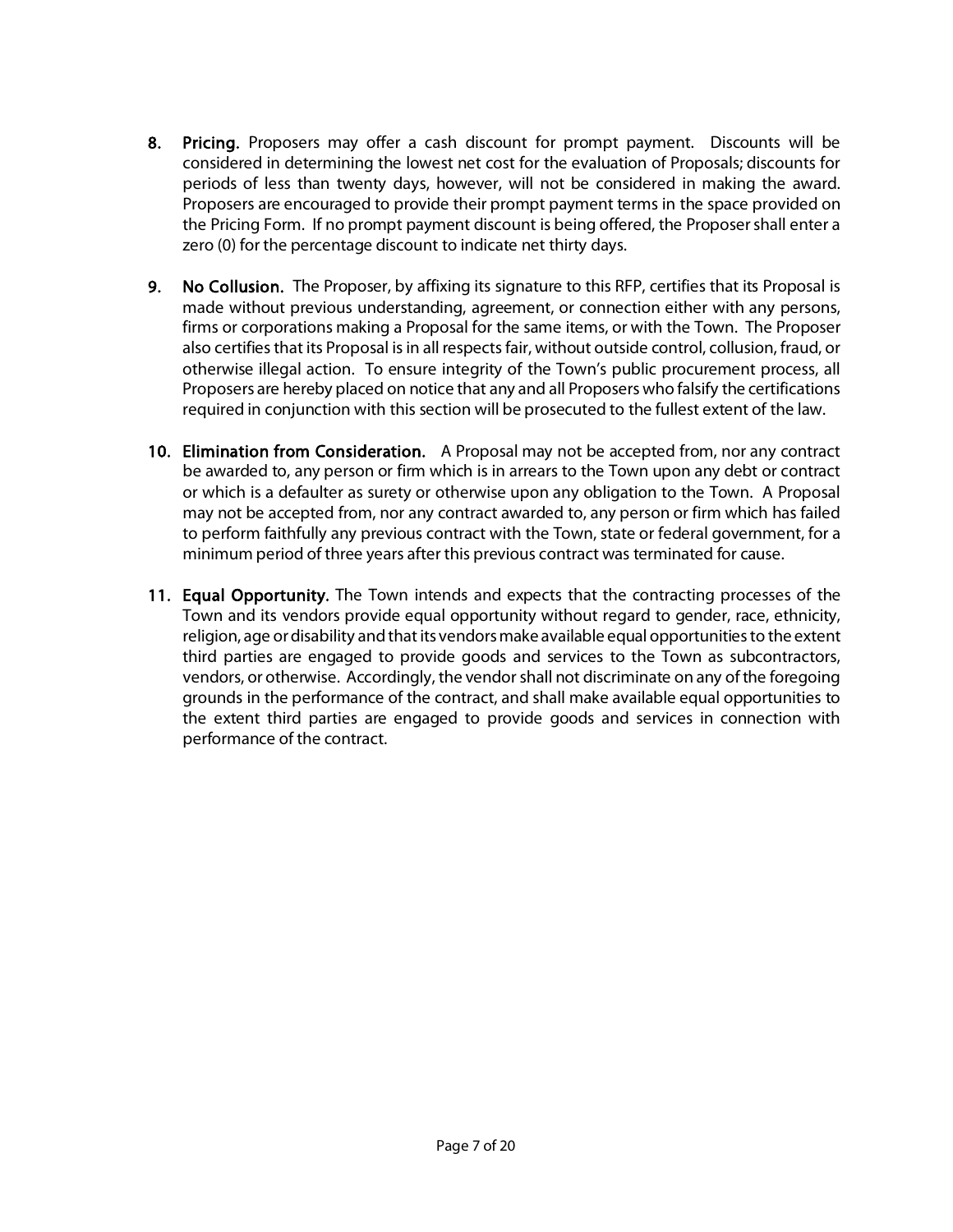## SPECIAL TERMS AND CONDITIONS

COMPETENCY OF CONTRACTORS - MINIMUM YEARS OF EXPERIENCE AND OPERATIONAL FACILITIES REQUIRED: Pre-award inspection of the Proposer's facility may be made prior to award of contract. Responses will only be considered from Proposer which have been engaged in the business of performing services as described in this RFP for a minimum period of five (5) years prior to the date of this RFP. The Proposer must be able to produce evidence that they have an established satisfactory record of performance for a reasonable period of time and have sufficient financial support, equipment and organization to ensure that they can satisfactorily execute the services if awarded a contract. The term 'equipment and organization' as used herein shall be construed to mean a fully equipped and well established company in line with the best business practices in the industry and as determined by the proper authorities of the Town. The Town reserves the right, before awarding the contract, to require a Proposer to submit such evidence of its qualifications as it may deem necessary, and may consider any evidence available to it (including, but not limited to, the financial, technical and other qualifications and abilities of the Proposer, including past performance and experience with the Town) in making the award in the best interests of the Town.

QUALIFICATIONS OF CONTRACTOR: The Town may make such investigations as deemed necessary to determine the ability of the Proposer to perform work, and the Proposer shall furnish all information and data for this purpose as the Town requests. Such information includes but not limited to: current/maximum bonding capabilities, current licensing information, audited financial statements, history of the firm on assessments of liquidated damages, contracts cancelled prior to completion and/or lawsuits and/or pending lawsuits against the firm and/or its principals. The Town reserves the right to reject any Proposal if the evidence submitted by, or investigation of, such Proposerfails to satisfy the Town that such Proposeris properly qualified to carry out the obligations of the contract and to complete the work contemplated therein. Conditional bids will not be accepted.

NON-APPROPRIATION: Pursuant to C.R.S. § 29-1-110, as amended, financial obligations of the Town after the current fiscal year are contingent upon funds for the purpose being appropriated, budgeted and otherwise available. Any contract entered with respect to this project will provide that it is automatically terminated on January  $1<sup>st</sup>$  of the first fiscal year for which funds are not appropriated. The Town shall give the Proposer or written notice of such non-appropriation.

MATERIAL PRICED INCORRECTLY: As part of any award resulting from this process, Proposer(s) will discount all transactions as agreed. In the event the Town discovers, through its contract monitoring process or formal audit process, that material was priced incorrectly, Proposer (s) agree to promptly refund all overpayments and to pay all reasonable audit expenses incurred as a result of the non-compliance.

JOINT VENTURES ARE ENCOURAGED. The Proposer shall disseminate information regarding all subcontracting opportunities under this contract in a manner reasonably calculated to reach all qualified potential subcontractors who may be interested. The Proposer shall maintain records demonstrating its compliance with this article and shall make such records available to the Town upon the Town's request.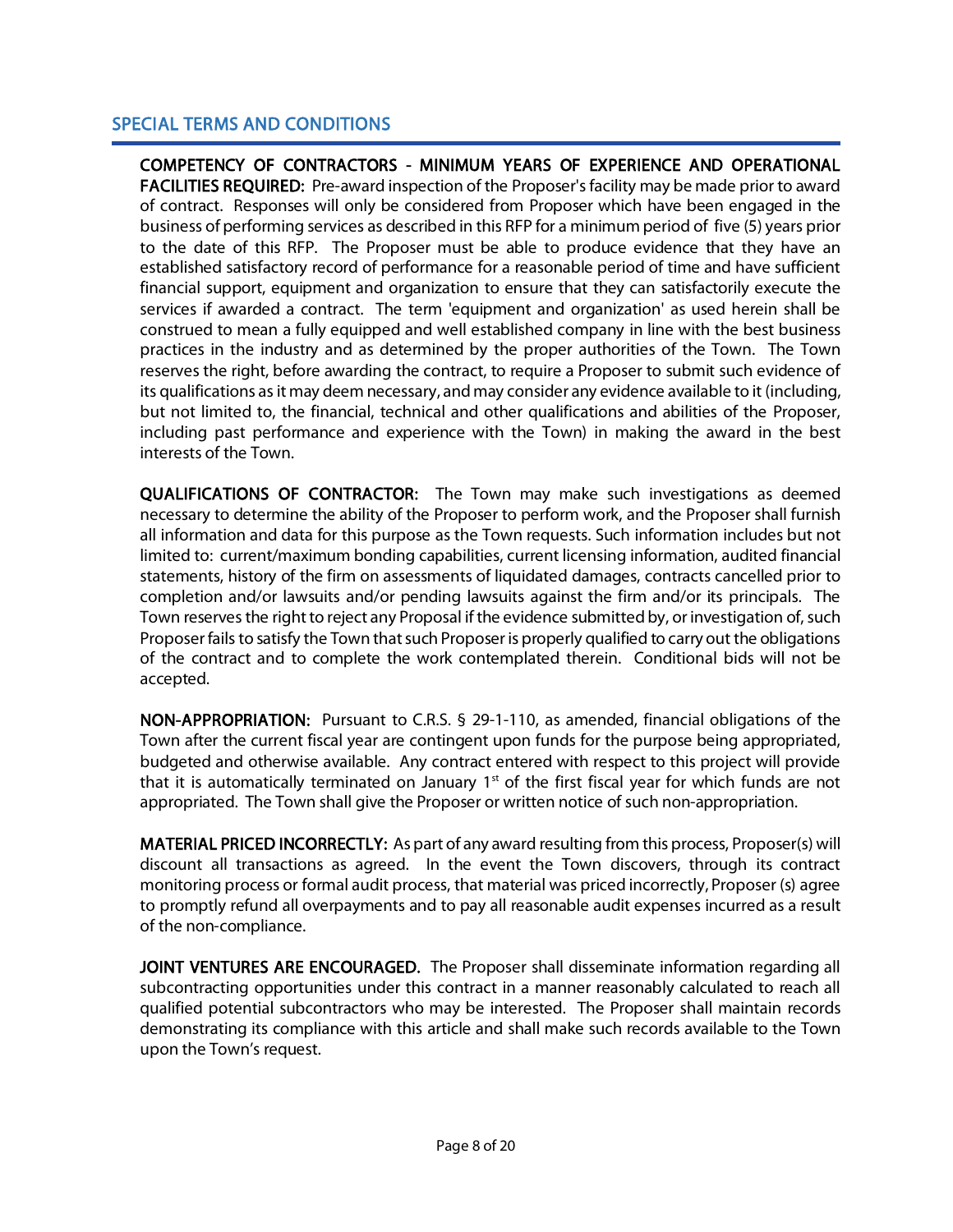# PRICING FORM

| <b>ITEM</b>             | QTY | <b>UNIT</b> | <b>DESCRIPTION</b>                                                                  | <b>UNIT</b><br><b>PRICE</b> | <b>EXTENDED PRICE</b> |
|-------------------------|-----|-------------|-------------------------------------------------------------------------------------|-----------------------------|-----------------------|
| 1                       |     |             | <b>See Construction Plans-</b>                                                      |                             | \$0.00                |
| $\overline{2}$          |     |             | Contractor-developed and preferred<br>detailed, itemized Schedule of Values form is |                             |                       |
|                         |     |             | acceptable.                                                                         |                             | \$0.00                |
| $\overline{\mathbf{3}}$ |     |             |                                                                                     |                             | \$0.00                |
| $\overline{\mathbf{4}}$ |     |             | Detail for volleyball court will be included as<br>an addendum at a later date.     |                             | \$0.00                |
| 5                       |     |             |                                                                                     |                             | \$0.00                |
| 6                       |     |             |                                                                                     |                             | \$0.00                |
| 7                       |     |             |                                                                                     |                             | \$0.00                |
| 8                       |     |             |                                                                                     |                             | \$0.00                |
| 9                       |     |             |                                                                                     |                             | \$0.00                |
| 10                      |     |             |                                                                                     |                             | \$0.00                |
|                         |     |             |                                                                                     |                             |                       |
|                         |     |             | <b>Total</b>                                                                        |                             | \$0.00                |

# I PRICING (FOR EACH PARTICIPANT)

Not to Exceed Total: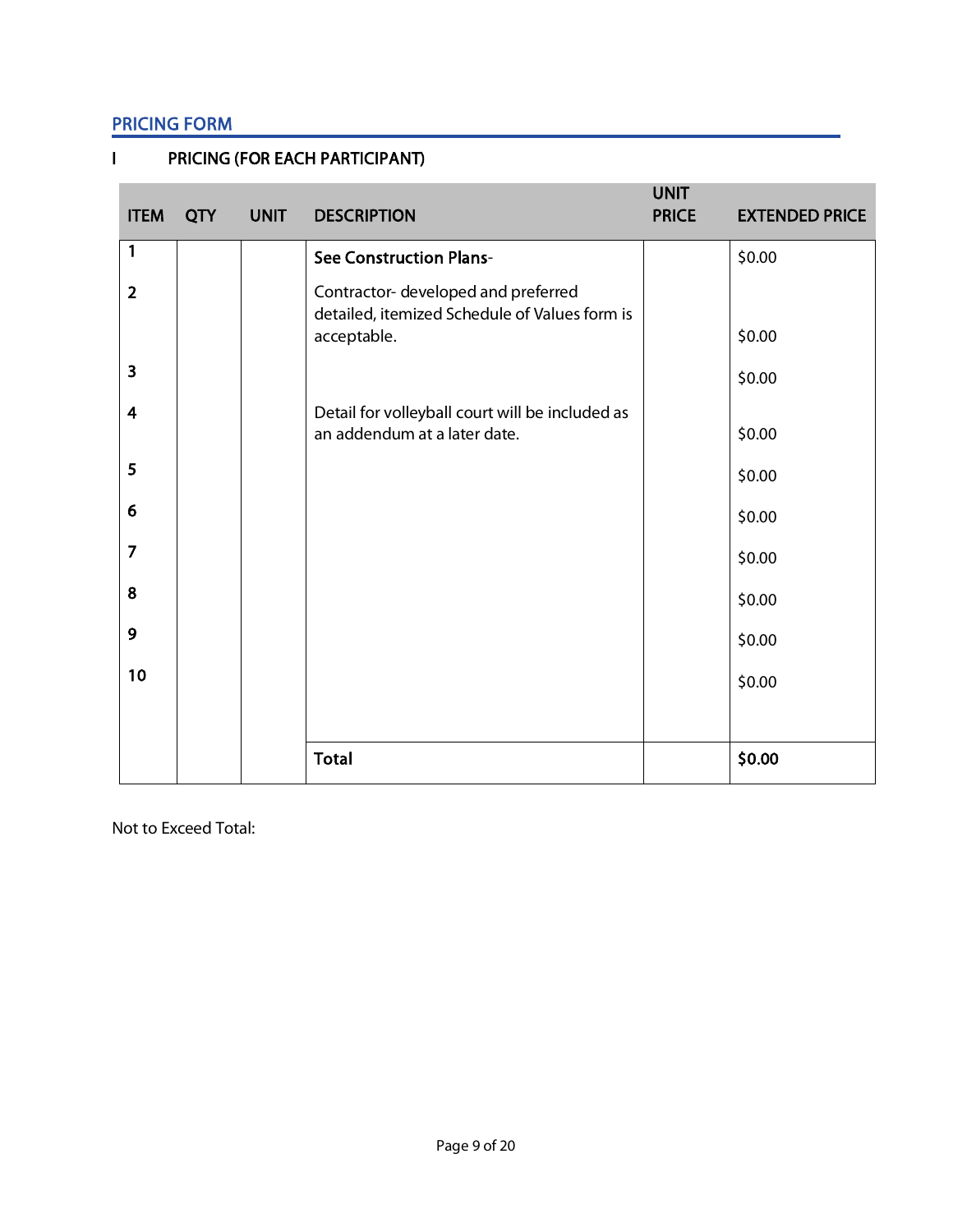# SUBMISSION FORM

SUBMISSION: It is imperative, when submitting a bid/proposal, that you address the envelope as follows:

| Town of Bennett                                                                            |  |  |      |  |
|--------------------------------------------------------------------------------------------|--|--|------|--|
| ATTN: Purchasing<br>207 Muegge Way                                                         |  |  |      |  |
| Bennett, CO 80102                                                                          |  |  |      |  |
| Person in Charge<br>Attn:<br>Title<br>RFP:                                                 |  |  |      |  |
| Does your proposal comply with all the terms<br>and conditions? If no, indicate exceptions |  |  | NO.  |  |
| Does your proposal meet or exceed all<br>specifications? If no, indicate exceptions        |  |  | NO.  |  |
| State percentage of prompt payment discount, if offered                                    |  |  | $\%$ |  |
| State total bid price (include all items bid)                                              |  |  |      |  |
| State total bid price with discount                                                        |  |  |      |  |

The Town of Bennett must have on file a completed W-9 prior to doing business with Contractors. Please submit the attached form with your Proposal.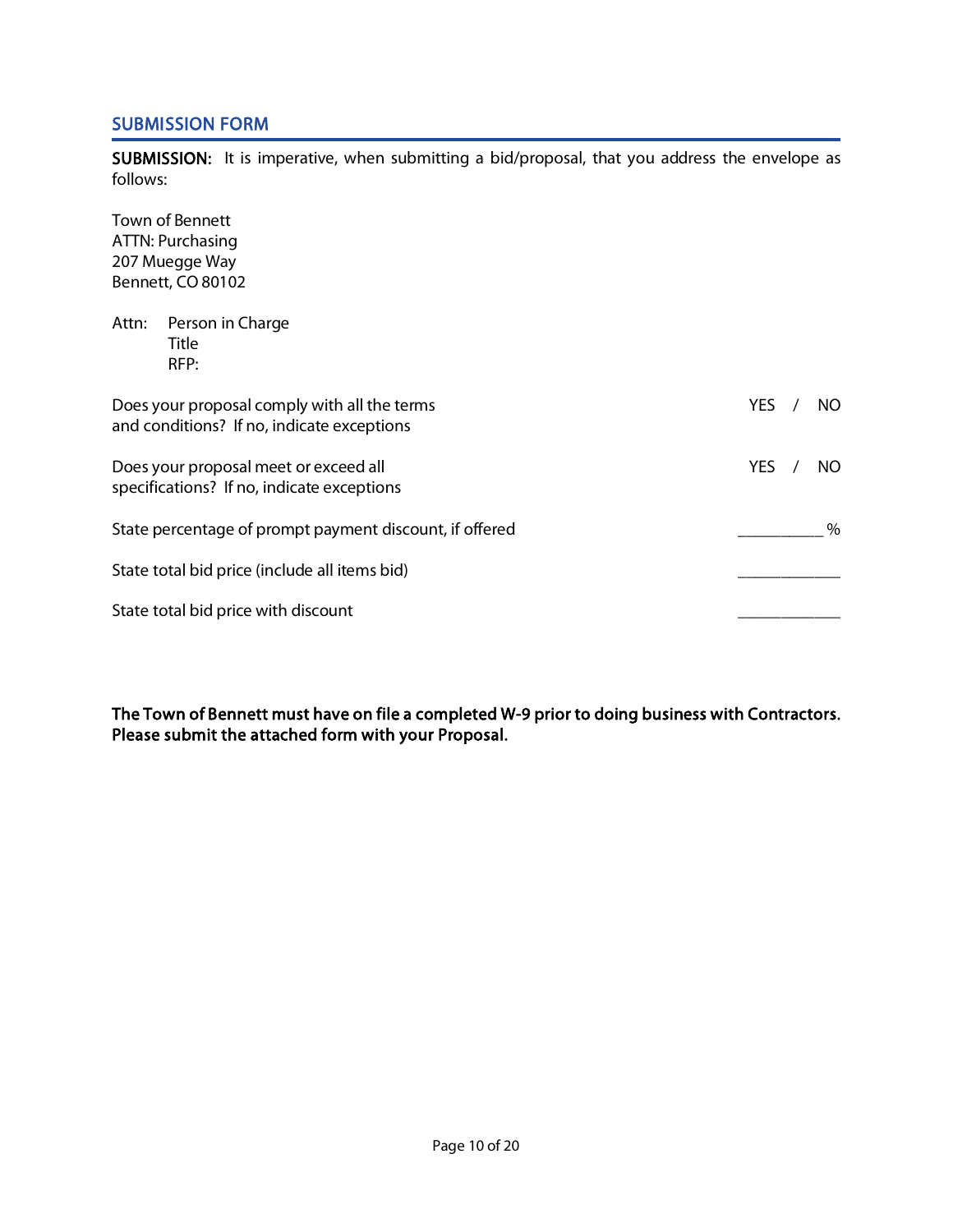## SUBSTITUTE FORM W-9 Vendor# REQUEST FOR TAXPAYER IDENTIFICATION NUMBER AND CERTIFICATION (A copy of the W-9 instructions is available upon request)

#### 1 NAME OF FIRM:

NAME (Legal Name)

BUSINESS NAME (If different from above e.g. DBA)

#### 2 ADDRESS WHERE NOTIFICATIONS, PURCHASE ORDERS ETC. SHOULD BE MAILED (if different from above):

NAME (As it appears on invoice)

ADDRESS

CITY, STATE, ZIP

#### 3. PAY TO OR REMITTANCE INFORMATION

(If more than one remit to address, please attach on additional page.)

STREET ADDRESS

CITY, STATE, ZIP

The Internal Revenue Service requires that you submit a Taxpayer Identification Number to comply with this regulation, please fill in the required information on this form, sign and return it to:

> By fax (303) 644-4125 By mail Town of Bennett ATTN: Danette Ruvalcaba 207 Muegge Way Bennett, CO 80102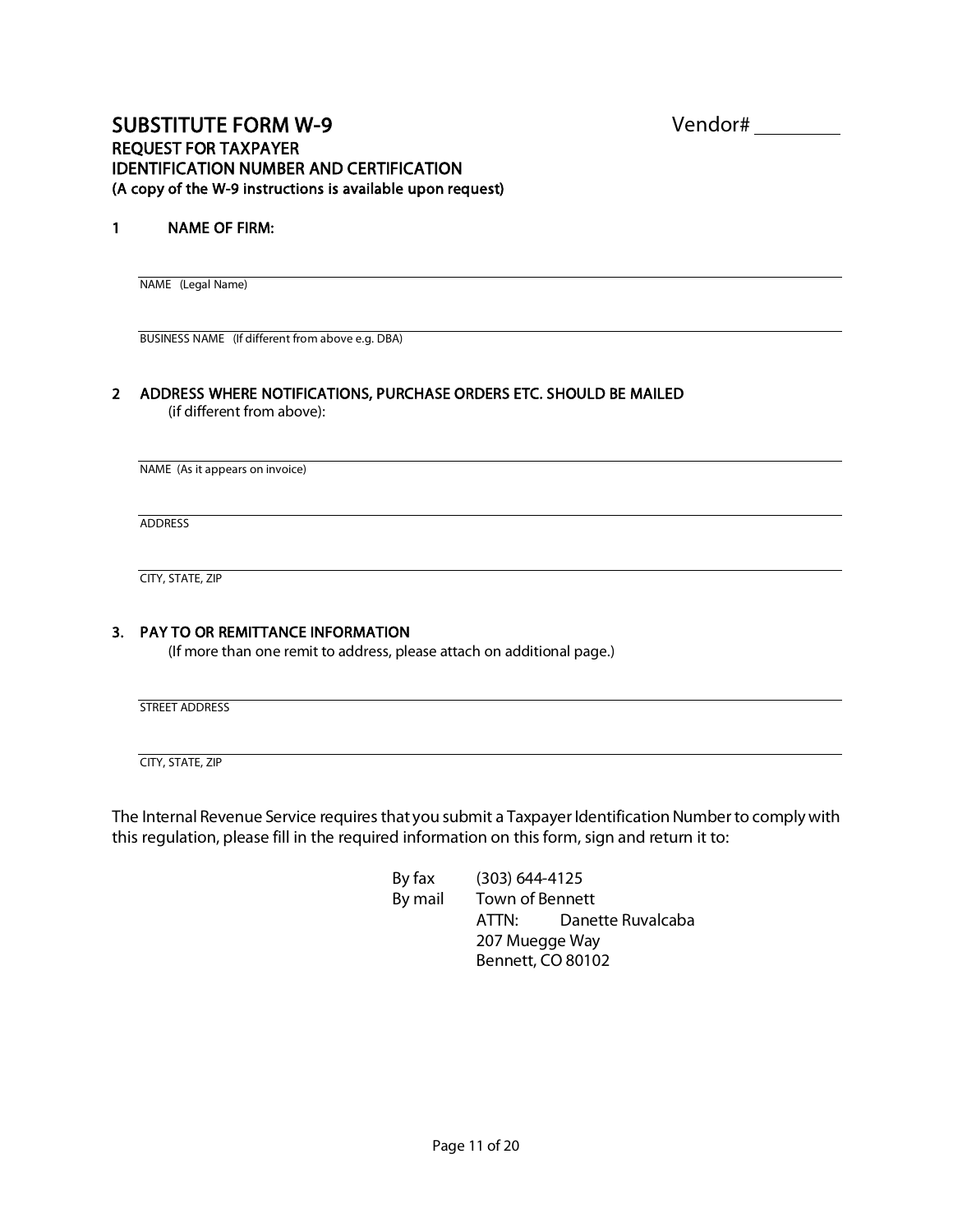## TAXPAYER IDENTIFICATION NUMBER (TIN)

| <b>Social Security Number</b><br><b>OR</b>                                                                                    |                                                                             |  |  |  |  |  |
|-------------------------------------------------------------------------------------------------------------------------------|-----------------------------------------------------------------------------|--|--|--|--|--|
| <b>Federal Identification Number</b>                                                                                          |                                                                             |  |  |  |  |  |
|                                                                                                                               |                                                                             |  |  |  |  |  |
| <b>Check Appropriate Box:</b><br>[] Corporation<br>[ ] Individual/Sole Prop                                                   | [ ] Partnership<br>[ ] Government<br>[ ] Non-Profit Organization [<br>Other |  |  |  |  |  |
| (Must explain)                                                                                                                |                                                                             |  |  |  |  |  |
| <b>CERTIFICATION</b>                                                                                                          |                                                                             |  |  |  |  |  |
| Under penalties of perjury, I certify that:                                                                                   |                                                                             |  |  |  |  |  |
| (1) The number shown on this form is my correct Tax Identification Number, and<br>(2) I am not subject to backup withholding. |                                                                             |  |  |  |  |  |
|                                                                                                                               | (3) I am a US person (including a US resident alien)                        |  |  |  |  |  |
|                                                                                                                               |                                                                             |  |  |  |  |  |
| Signature                                                                                                                     |                                                                             |  |  |  |  |  |
| Date                                                                                                                          |                                                                             |  |  |  |  |  |
| Print Name                                                                                                                    |                                                                             |  |  |  |  |  |
| Telenhone Number ()                                                                                                           |                                                                             |  |  |  |  |  |

## NOTICE! CHECKS OR PURCHASE ORDERS WILL NOT BE ISSUED BY THE TOWN OF BENNETT UNTIL YOUR TAX PAYER ID NUMBER IS ON FILE IN THIS OFFICE!

#### FOR OFFICE USE ONLY:

Individual/Sole Proprietorships:For Corporation:

[ ] Merchandise Only [ ] Services [ ] Attorney

- [ ] Employee expense reimbursement [ ] Contract Labor [ ] Non Attorney
- [ ] Garnishment / Child Support [ ] Other (Explain)

[ ] Damage awards & other reimb [ ] Sale of Land

Approved:

Town Administrator **Date Date Date Date Date Date Date Date** SAMPLE AGREEMENT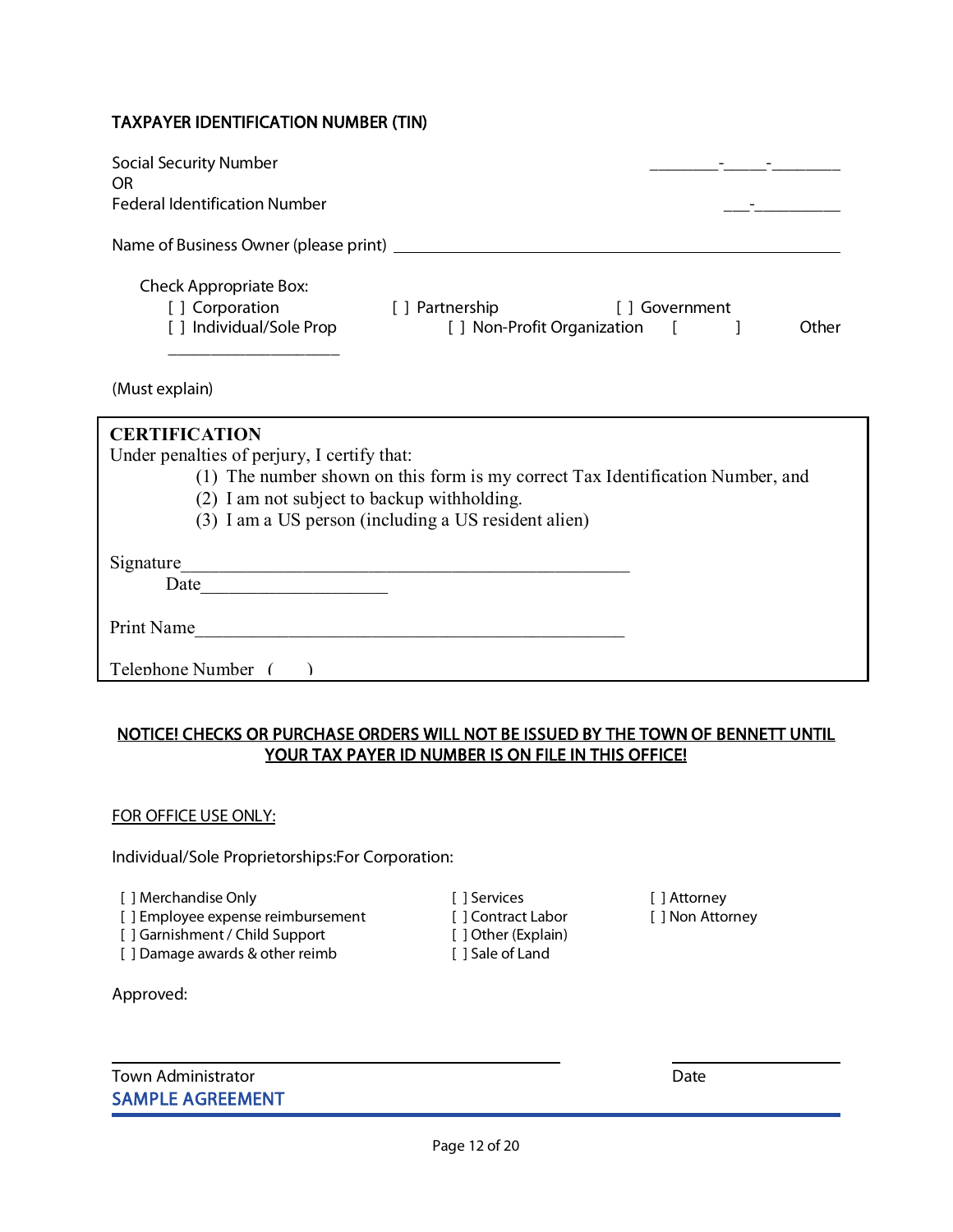## **INDEPENDENT CONTRACTOR AGREEMENT BY AND BETWEEN THE TOWN OF BENNETT AND \_\_\_\_\_\_\_\_\_\_\_\_\_\_\_\_\_\_**

#### **1.0 PARTIES**

The parties to this Agreement are the **Town of Bennett**, a Colorado municipal corporation, hereinafter referred to as the "Town," and **\_\_\_\_\_\_\_\_\_\_\_\_\_\_\_\_[contractor name]\_\_,** a Colorado \_\_\_\_\_\_[contractor business entity [1], hereinafter referred to as the "Contractor."

### **2.0 RECITALS AND PURPOSE**

- a) The Town desires to engage the Contractor for the purpose of providing services as further set forth in the Contractor's Scope of Services (which services are hereinafter referred to as the "Services").
- b) The Contractor represents that it has the special expertise, qualifications and background necessary to complete the Services.

#### **3.0 SCOPE OF SERVICES**

The Contractor agrees to provide the Town with the specific Services and to perform the specific tasks, duties and responsibilities set forth in Scope of Services attached hereto as Exhibit A and incorporated herein by reference. The Contractor shall furnish all tools, labor and supplies in such quantities and of the proper quality as are necessary to professionally and timely perform the Services. The Contractor acknowledges that this Agreement does not grant any exclusive privilege or right to supply Services to the Town. In its sole discretion, the Town may contract with other contractors to provide the same or similar services during the term of this Agreement.

#### **4.0 COMPENSATION**

- a) The Town shall pay the Contractor for Services under this agreement a total not to exceed the amounts set forth in Exhibit A attached hereto and incorporated herein by this reference. For Services compensated on a per-task basis, such costs per task shall not exceed the amounts set forth in Exhibit A. The Town shall pay mileage and other reimbursable expenses which are deemed necessary for performance of the services and which are pre-approved by the Town Administrator. The foregoing amounts of compensation shall be inclusive of all costs of whatsoever nature associated with the Contractor's efforts, including but not limited to salaries, benefits, overhead, administration, profits, expenses, and outside contractor fees. The Scope of Services and payment therefor shall only be changed by a properly authorized amendment to this Agreement. No Town employee has the authority to bind the Town with regard to any payment for any services which exceeds the amount payable under the terms of this Agreement.
- b) The Contractor shall submit monthly an invoice to the Town for Services rendered and a detailed expense report for pre-approved, reimbursable expenses incurred during the previous month. The invoice shall document the Services provided during the preceding month, identifying by work category and subcategory the work and tasks performed and such other information as may be required by the Town. The Contractor shall provide such additional backup documentation as may be required by the Town. The Town shall pay the invoice within thirty (30) days of receipt unless the Services or the documentation therefor are unsatisfactory. Payments made after thirty (30) days may be assessed an interest charge of one and one-half percent (1.5%) per month unless the delay in payment resulted from unsatisfactory work or documentation therefor.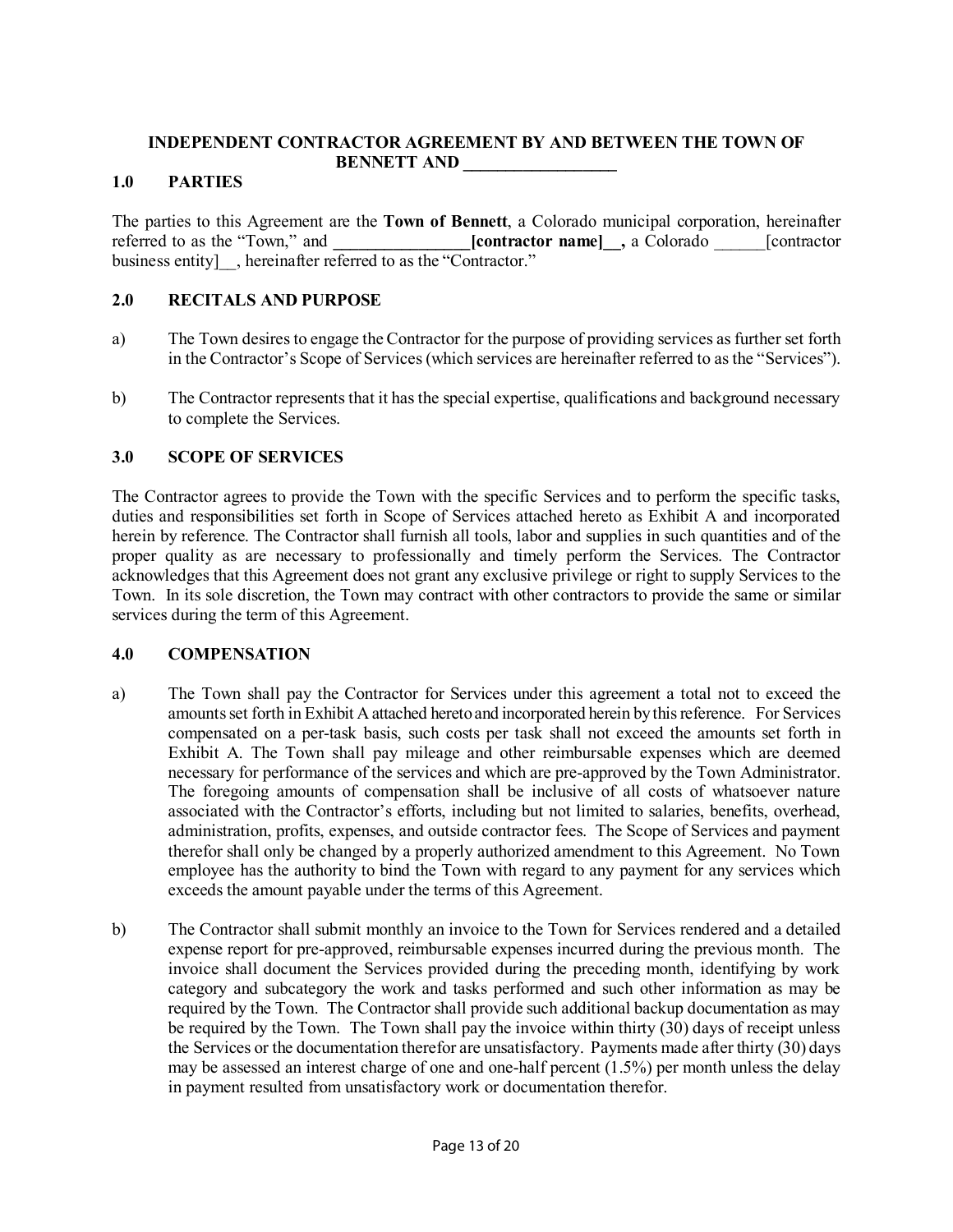#### **5.0 PROJECT REPRESENTATION**

- a) The Town designates \_\_\_\_\_\_\_\_[staff member]<sub>\_1</sub>, \_\_\_\_\_\_\_\_\_\_\_\_\_\_\_\_\_\_\_\_\_\_\_\_\_\_\_\_\_\_[staff title]\_, as the responsible Town staff to provide direction to the Contractor during the conduct of the Services. The Contractor shall comply with the directions given by said Town staff and such person's designees.
- b) The Contractor designates [Contractor's project manager's name] as its project manager and as the principal in charge who shall be providing the Services under this Agreement. Should any of the representatives be replaced, and such replacement require the Town or the Contractor to undertake additional reevaluations, coordination, orientations, etc., the Contractor shall be fully responsible for all such additional costs and services.

## **6.0 TERM**

The term of this Agreement shall be  $\qquad \qquad$  [start date], 20\_\_ to  $\qquad \qquad$  [end date], unless the Agreement is sooner terminated pursuant to Section 13, below. The Contractor's services under this Agreement shall commence upon execution of this Agreement by the Town and shall progress so that the Services are completed in a timely fashion consistent with the Town's requirements. Nothing in this Agreement is intended or shall be deemed or construed as creating any multiple-fiscal year direct or indirect debt or financial obligation on the part of the Town within the meaning of Colorado Constitution Article X, Section 20 or any other constitutional or statutory provision. All financial obligations of the Town under this Agreement are subject to annual budgeting and appropriation by the Bennett Board of Trustees, in its sole discretion.

#### **7.0 INSURANCE**

- a) The Contractor agrees to procure and maintain, at its own cost, the policies of insurance set forth in Subsections 7.1.1 through 7.1.3. The Contractor shall not be relieved of any liability, claims, demands, or other obligations assumed pursuant to this Agreement by reason of its failure to procure or maintain insurance, or by reason of its failure to procure or maintain insurance in sufficient amounts, durations, or types. The coverages required below shall be procured and maintained with forms and insurers acceptable to the Town. All coverages shall be continuously maintained from the date of commencement of services hereunder. The required coverages are:
	- 7.1.1 Workers' Compensation insurance as required by the Labor Code of the State of Colorado and Employers Liability Insurance. Evidence of qualified self-insured status may be substituted.
	- 7.1.2 General Liability insurance with minimum combined single limits of ONE MILLION DOLLARS (\$1,000,000) each occurrence and ONE MILLION DOLLARS (\$1,000,000) aggregate. The policy shall include the Town of Bennett, its officers and its employees, as additional insureds, with primary coverage as respects the Town of Bennett, its officers and its employees, and shall contain a severability of interests provision.
	- 7.1.3 Comprehensive Automobile Liability insurance with minimum combined single limits for bodily injury and property damage of not less than THREE HUNDRED AND FIFTY THOUSAND DOLLARS (\$350,000) per person in any one occurrence and ONE MILLION DOLLARS (\$1,000,000) for two or more persons in any one occurrence, and auto property damage insurance of at least FIFTY THOUSAND DOLLARS (\$50,000) per occurrence, with respect to each of Contractor's owned, hired or non-owned vehicles assigned to or used in performance of the services. The policy shall contain a severability of interests provision. If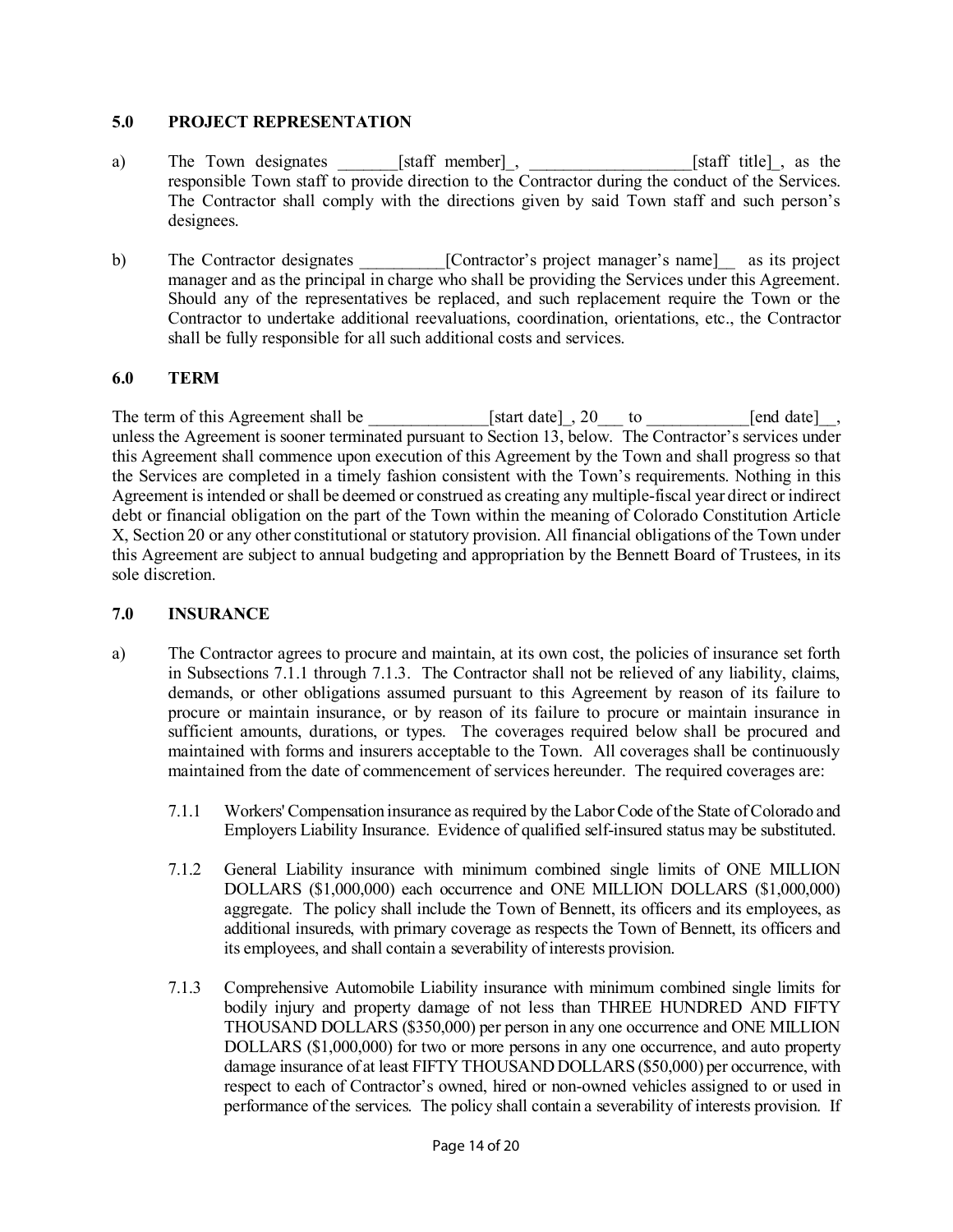the Contractor has no owned automobiles, the requirements of this paragraph shall be met by each employee of the Contractor providing services to the Town of Bennett under this contract.

- 7.1.4 If the Services include the performance of professional services (e.g., architect, engineer, accountant, attorney), Professional Liability coverage with minimum combined single limits of ONE MILLION DOLLARS (\$1,000,000) per claim and TWO MILLION DOLLARS (\$2,000,000) aggregate.
- 7.2 The Contractor's general liability insurance, automobile liability and physical damage insurance shall be endorsed to include the Town, and its elected and appointed officers and employees, as additional insureds, unless the Town in its sole discretion waives such requirement. Every policy required above shall be primary insurance, and any insurance carried by the Town, its officers, or its employees, shall be excess and not contributory insurance to that provided by the Contractor. Such policies shall contain a severability of interests provision. The Contractor shall be solely responsible for any deductible losses under each of the policies required above.
- 7.3 Certificates of insurance shall be provided by the Contractor as evidence that policies providing the required coverages, conditions, and minimum limits are in full force and effect, and shall be subject to review and approval by the Town. No required coverage shall be cancelled, terminated or materially changed until at least 30 days prior written notice has been given to the Town. The Town reserves the right to request and receive a certified copy of any policy and any endorsement thereto.
- 7.4 Failure on the part of the Contractor to procure or maintain policies providing the required coverages, conditions, and minimum limits shall constitute a material breach of contract upon which the Town may immediately terminate the contract, or at its discretion may procure or renew any such policy or any extended reporting period thereto and may pay any and all premiums in connection therewith, and all monies so paid by the Town shall be repaid by Contractor to the Town upon demand, or the Town may offset the cost of the premiums against any monies due to Contractor from the Town.
- 7.5 The parties understand and agree that the Town is relying on, and does not waive or intend to waive by any provision of this contract, the monetary limitations or any other rights, immunities, and protections provided by the Colorado Governmental Immunity Act, § 24-10-101 et seq., 10 C.R.S., as from time to time amended, or otherwise available to the Town, its officers, or its employees.

## **8.0 INDEMNIFICATION**

To the fullest extent permitted by law, the Contractor agrees to indemnify and hold harmless the Town, and its elected and appointed officers and its employees, from and against all liability, claims, and demands, on account of any injury, loss, or damage, which arise out of or are connected with the services hereunder, if such injury, loss, or damage is caused by the negligent act, omission, or other fault of the Contractor or any subcontractor of the Contractor, or any officer, employee, or agent of the Contractor or any subcontractor, or any other person for whom Contractor is responsible. The Contractor shall investigate, handle, respond to, and provide defense for and defend against any such liability, claims, and demands. The Contractor shall further bear all other costs and expenses incurred by the Town or Contractor and related to any such liability, claims and demands, including but not limited to court costs, expert witness fees and attorneys' fees if the court determines that these incurred costs and expenses are related to such negligent acts, errors, and omissions or other fault of the Contractor. The Town shall be entitled to its costs and attorneys' fees incurred in any action to enforce the provisions of this Section 8.0. The Contractor's indemnification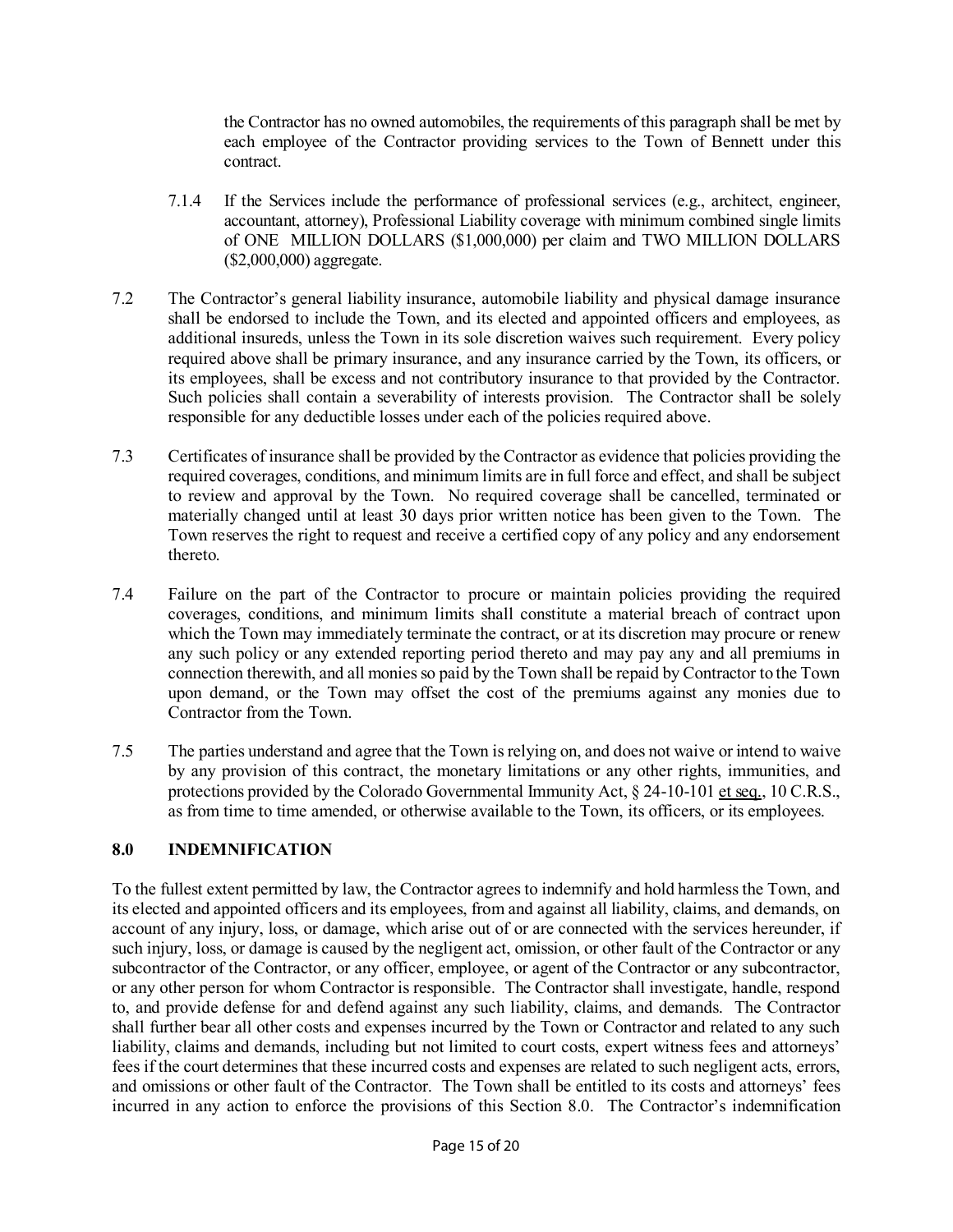obligation shall not be construed to extend to any injury, loss, or damage which is caused by the act, omission, or other fault of the Town.

## **9.0 QUALITY OF WORK**

Contractor's professional services shall be in accordance with the prevailing standard of practice normally exercised in the performance of services of a similar nature in the Denver metropolitan area.

## **10.0 INDEPENDENT CONTRACTOR**

The parties agree that the Contractor is an independent contractor and not an employee of the Town and any persons employed by Contractor for the performance of work hereunder shall be independent contractors and not agents of the Town. Contractor shall have the right to contract and represents that it does contract for similar services with others. Any provisions in this Agreement that may appear to give the Town the right to direct Contractor as to details of doing work or to exercise a measure of control over the work mean that Contractor shall follow the direction of the Town as to end results of the work only. This Contract shall not, in any way, be construed to create a partnership or any other kind of joint undertaking or venture between the parties hereto. The Town will not pay a salary or hourly rate, instead of a fixed or contract rate. The Town will not withhold Social Security, Medicare, State or Federal taxes. Earnings in excess of \$600.00 per year will be recorded on IRS Form 1099-MISC and reported to the IRS.

**AS AN INDEPENDENT CONTRACTOR, CONTRACTOR IS NOT ENTITLED TO WORKERS' COMPENSATION BENEFITS EXCEPT AS MAY BE PROVIDED BY THE INDEPENDENT CONTRACTOR NOR TO UNEMPLOYMENT INSURANCE BENEFITS UNLESS UNEMPLOYMENT COMPENSATION COVERAGE IS PROVIDED BY THE INDEPENDENT CONTRACTOR OR SOME OTHER ENTITY. THE CONTRACTOR IS OBLIGATED TO PAY ALL FEDERAL AND STATE INCOME TAX ON ANY MONEYS EARNED OR PAID PURSUANT TO THIS CONTRACT.**

## **11.0 ASSIGNMENT**

Contractor shall not assign or delegate this Agreement or any portion thereof, or any monies due to or become due hereunder without the Town's prior written consent.

## **12.0 DEFAULT**

Each and every term and condition hereof shall be deemed to be a material element of this Agreement. In the event either party should fail or refuse to perform according to the terms of this Agreement, such party may be declared in default.

## **13.0 TERMINATION**

a) This Agreement may be terminated by either party for material breach or default of this Agreement by the other party not caused by any action or omission of the other party by giving the other party written notice at least thirty (30) days in advance of the termination date. Termination pursuant to this subsection shall not prevent either party from exercising any other legal remedies which may be available to it.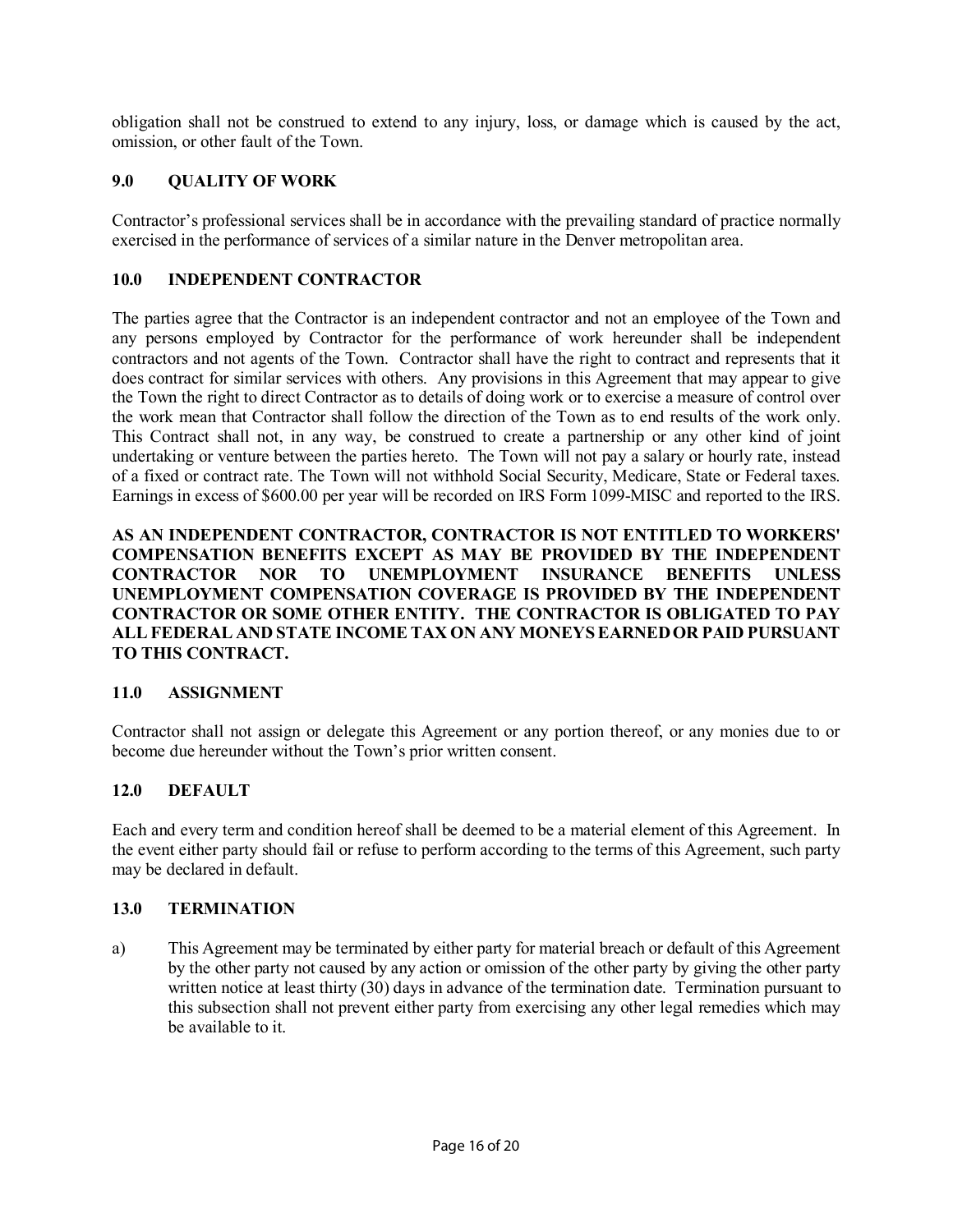b) In addition to the foregoing, this Agreement may be terminated by the Town for its convenience and without cause of any nature by giving written notice at least fifteen (15) days in advance of the termination date. In the event of such termination, the Contractor will be paid for the reasonable value of the services rendered to the date of termination, not to exceed a pro-rated daily rate, for the services rendered to the date of termination, and upon such payment, all obligations of the Town to the Contractor under this Agreement will cease. Termination pursuant to this Subsection shall not prevent either party from exercising any other legal remedies which may be available to it.

## **14.0 INSPECTION AND AUDIT**

The Town and its duly authorized representatives shall have access to any books, documents, papers, and records of the Contractor that are related to this Agreement for the purpose of making audits, examinations, excerpts, and transcriptions.

## **15.0 DOCUMENTS**

All computer input and output, analyses, plans, documents photographic images, tests, maps, surveys, electronic files and written material of any kind generated in the performance of this Agreement or developed for the Town in performance of the Services are and shall remain the sole and exclusive property of the Town. All such materials shall be promptly provided to the Town upon request therefor and at the time of termination of this Agreement, without further charge or expense to the Town. Contractor shall not provide copies of any such material to any other party without the prior written consent of the Town.

## **16.0 ENFORCEMENT**

In the event that suit is brought upon this Agreement to enforce its terms, the prevailing party shall be entitled to its reasonable attorneys' fees and related court costs. Colorado law shall apply to the construction and enforcement of this Agreement. The parties agree to the jurisdiction and venue of the courts of Adams County in connection with any dispute arising out of or in any matter connected with this Agreement.

## **17.0 COMPLIANCE WITH LAWS; WORK BY ILLEGAL ALIENS PROHIBITED**

- 17.1 Contractor shall be solely responsible for compliance with all applicable federal, state, and local laws, including the ordinances, resolutions, rules, and regulations of the Town; for payment of all applicable taxes; and obtaining and keeping in force all applicable permits and approvals.
- 17.2 Exhibit B, the "Town of Bennett Public Services Contract Addendum-Prohibition Against Employing Illegal Aliens", is attached hereto and incorporated herein by reference. There is also attached hereto a copy of Contractor's Pre-Contract Certification which Contractor has executed and delivered to the Town prior to Contractor's execution of this Agreement.

## **18.0 INTEGRATION AND AMENDMENT**

This Agreement represents the entire Agreement between the parties and there are no oral or collateral agreements or understandings. This Agreement may be amended only by an instrument in writing signed by the parties.

## **19.0 NOTICES**

All notices required or permitted under this Agreement shall be in writing and shall be given by hand delivery, by United States first class mail, postage prepaid, registered or certified, return receipt requested,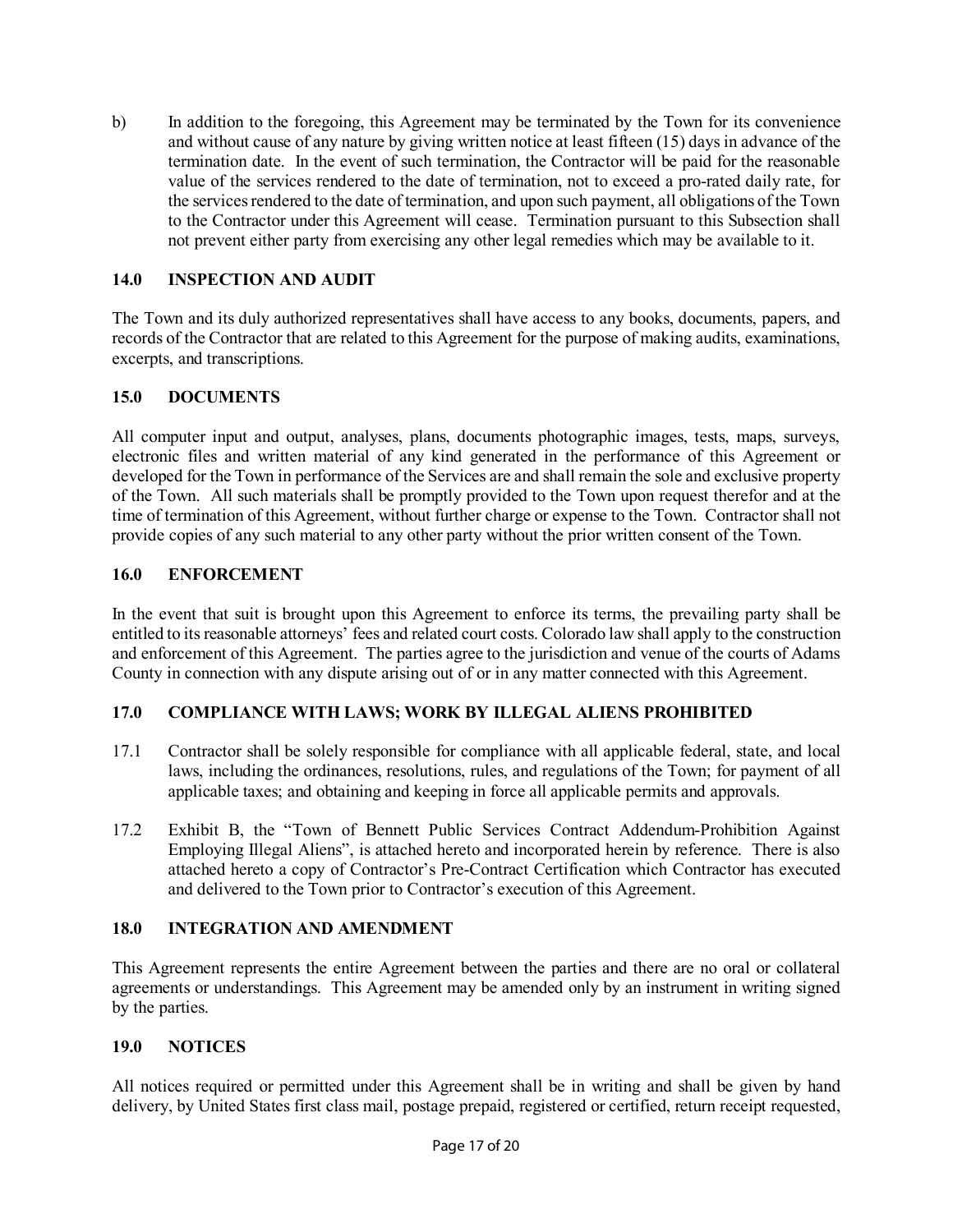by national overnight carrier, or by facsimile transmission, addressed to the party for whom it is intended at the following address:

If to the Town: Town of Bennett Attn: Town Administrator 207 Muegge Way Bennett, CO 80102 Telephone: (303) 644-3249 Fax: (303) 644-4125 If to the Contractor: [Contractor name] \_\_[Contact person]\_\_\_\_\_\_\_\_\_\_\_\_\_  $\boxed{\phantom{a}}$  [address]  $\overline{\lbrack \text{city, state, zip}\rbrack}$ Telephone: \_\_\_\_\_\_\_\_\_\_\_\_\_\_\_\_\_\_\_ Fax:

Any such notice or other communication shall be effective when received as indicated on the delivery receipt, if by hand delivery or overnight carrier; on the United States mail return receipt, if by United States mail; or on facsimile transmission receipt. Either party may by similar notice given, change the address to which future notices or other communications shall be sent.

In witness whereof, the parties have executed this Agreement to be effective as of the day and year of signed by the Town.

TOWN OF BENNETT A Colorado Municipal Corporation

 $By:$ Mayor

Attest:\_\_\_\_\_\_\_\_\_\_\_\_\_\_\_\_\_\_\_\_\_\_\_

Town Clerk

CONTRACTOR:

| By:    |  |  |
|--------|--|--|
| Title: |  |  |
| Date:  |  |  |

## **Exhibit A – Scope of Services and Price Information**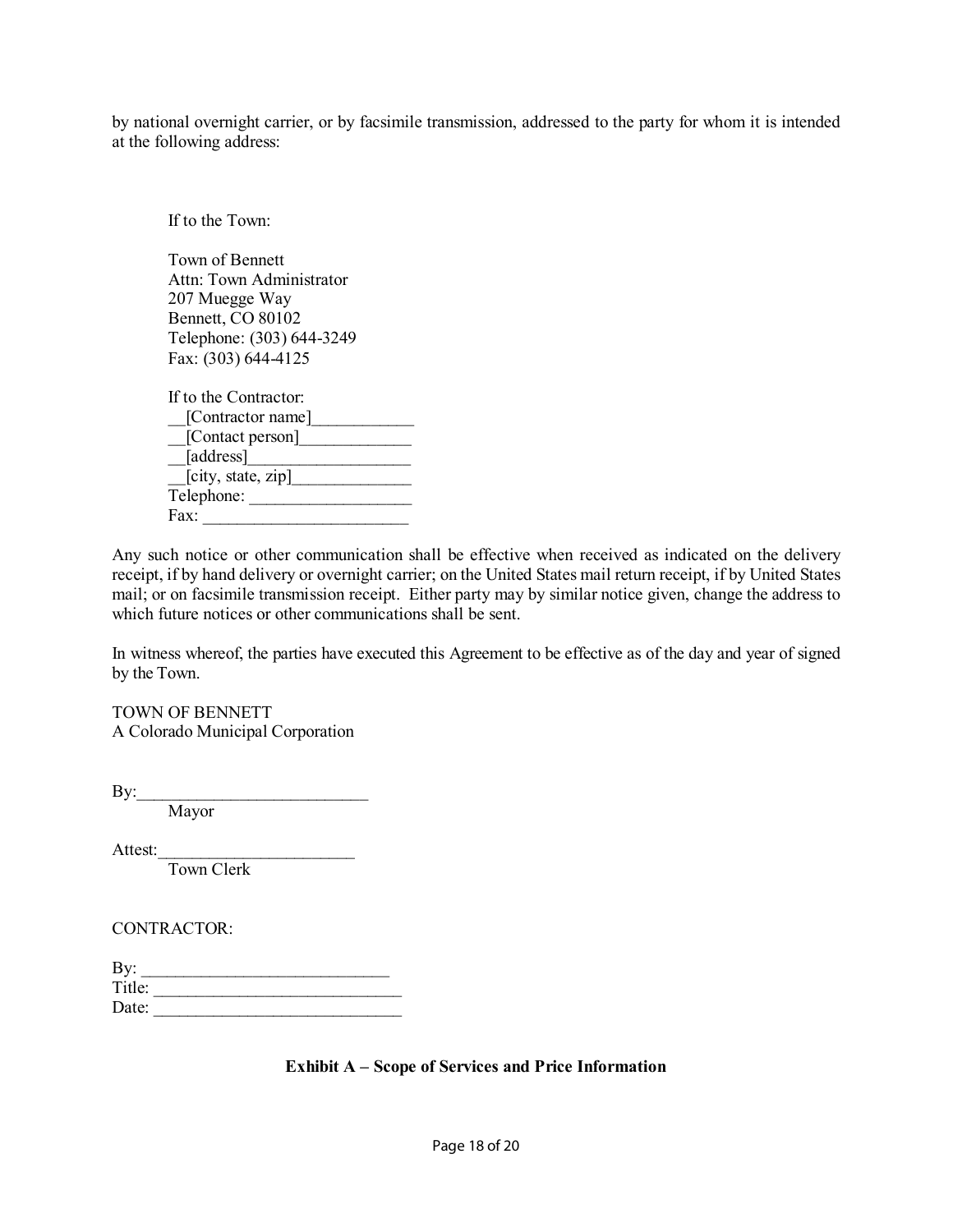## **[See Following Page(s)]**

#### **Exhibit B**

#### **Town of Bennett Public Services Contract Addendum Prohibition Against Employing Illegal Aliens**

Prohibition Against Employing Illegal Aliens. Contractor shall not knowingly employ or contract with an illegal alien to perform work under this contract. Contractor shall not enter into a contract with a subcontractor that fails to certify to the Contractor that the subcontractor shall not knowingly employ or contract with an illegal alien to perform work under this contract.

Contractor will participate in either the E-verify program or the Department program, as defined in C.R.S. § § 8-17.5-101(3.3) and 8-17.5-101(3.7), respectively, in order to confirm the employment eligibility of all employees who are newly hired for employment to perform work under the public contract for services. Contractor is prohibited from using the E-verify program or the Department program procedures to undertake pre-employment screening of job applicants while this contract is being performed.

If Contractor obtains actual knowledge that a subcontractor performing work under this contract for services knowingly employs or contracts with an illegal alien, Contractor shall:

- a. Notify the subcontractor and the Town within three days that the Contractor has actual knowledge that the subcontractor is employing or contracting with an illegal alien; and
- b. Terminate the subcontract with the subcontractor if within three days of receiving the notice required pursuant to this paragraph the subcontractor does not stop employing or contracting with the illegal alien; except that the Contractor shall not terminate the contract with the subcontractor if during such three days the subcontractor provides information to establish that the subcontractor has not knowingly employed or contracted with an illegal alien.

Contractor shall comply with any reasonable request by the Department of Labor and Employment made in the course of an investigation that the Department is undertaking pursuant to the authority established in C.R.S. § 8-17.5-102(5).

If Contractor violates a provision of this Contract required pursuant to C.R.S. § 8-17.5-102, Town may terminate the contract for breach of contract. If the contract is so terminated, the Contractor shall be liable for actual and consequential damages to the Town.

# **Pre-Contract Certification in Compliance with C.R.S. Section 8-17.5-102(1)**

From: (Prospective Contractor)

To: Town of Bennett